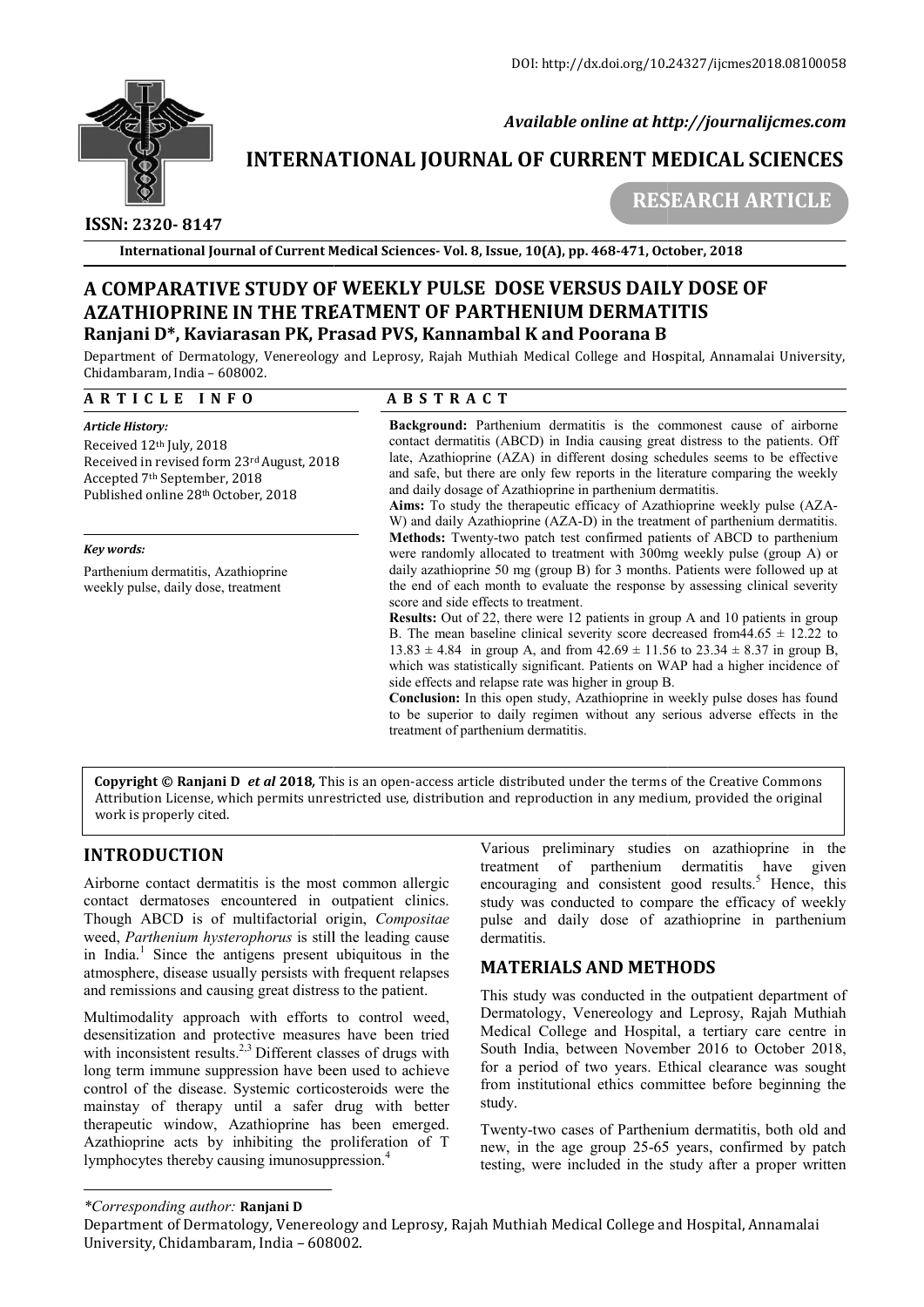consent. Patch testing was done using Indian standard series supplied by Systopic labs, New Delhi. Patients with active infections, malignancy, hepatic and renal impairment, pregnant ladies were excluded from the study. The patients were randomly divided into 2 groups with group A and group B comprising of 12 and 10 cases respectively.

Detailed history including demographic factors, duration of present episode, seasonal variation and previous treatments were recorded in the proforma. Cutaneous examination with special reference to the morphology, distribution, symmetry of lesions and pattern were mapped on to a chart. Clinical severity was assessed during each visit using the clinical severity score(CSS), on the basis of itching(A), morphology of lesions(B) and the area of body  $involvement(C).$  The final score was calculated using the equation

$$
CSS = (A+B+C) \times 10
$$
 (maximum score of 100).

Each patient was then subjected to baseline investigations like complete hemogram, blood sugar, liver and renal function tests, urine analysis, chest X ray and at each follow up visit.

Group A (N=12) patients were treated with one tablet of azathioprine (50 mg) as a test dose and asked to for one week. Then they were given oral Azathioprine 300 mg weekly as a single dose of 6 tablets of 50 mg each, half an hour after meals for about 3 months.

Group B  $(N=10)$  patients were treated with one tablet of azathioprine 50mg orally once daily for 3 months.

No other immunosuppressive agents or topical corticosteroid were prescribed during the study period other than emollients, barrier creams and anti-histamines. Each patient was followed up at 4, 8 and 12 weeks. At each follow up, improvement in subjective symptoms and cutaneous lesions, compliance and side effects to therapy were assessed. Response to treatment was graded as excellent ( $>60\%$ ), good (40-60%) and poor (<40%). Serial clinical photographs were taken during every visit. After the end of third month both groups were advised to come for regular follow up at monthly intervals for the period of two months.

At the end of the study, data were subjected to statistical analysis using computer software Microsoft Excel and Statistical Packages of Social-Sciences (SPSS-21). The CSS score in both groups were compared at each visit using Analysis of variance (ANOVA). Independent sample 't' test was performed to assess CSS score between groups. A 'p' value less than 0.05 was considered to be statistically significant. The efficacy was assessed on the basis of a decrease in the mean CSS at 4, 8 and 12 weeks follow up relative to the baseline CSS score.

| <b>Table 1 Clinical Severity Score</b> |  |
|----------------------------------------|--|
|----------------------------------------|--|

| Score         | Itching    | Morphology          | Area of involvement               |
|---------------|------------|---------------------|-----------------------------------|
| $\theta$      | No itching | No lesions          | Face only                         |
|               | Mild       | Papules             | Face, neck and hands              |
| $\mathcal{D}$ | Moderate   | Plaques             | All exposed sites and<br>flexures |
| 3             | Severe     | Lichenified plaques | Erythroderma                      |

#### **RESULTS**

A total of 22 patch test confirmed cases of parthenium dermatitis were enrolled in the study. Out of 22 cases, 12 cases were in group A and 10 cases in group B. The mean age of the study patients was 52.54±6.56 years. Males outnumbered females in our study, as males were 81.82% and females were only 18.18%.Hence male: female ratio was 4.5:1.Most of our patients had a duration of 6-10 years with a mean duration of 6.4±2.32 years. Farmers(52%) constituted maximum number of cases in our study.60% of our cases belongs to rural population followed by suburban group( $30\%$ ).Exposure to followed by suburban group(30%).Exposure to parthenium weed(65%) was found to be the most common predisposing factor. Seasonal exacerbation in summer and winter was noted in 20% and 10% respectively. The commonest clinical pattern encountered were classical airborne as seen in 14 cases (63.64%) followed by photoexposed in 22.73%. Less common patterns observed were lichenoid eruption and prurigo nodularis in less than 5% of cases.

#### *Response to Treatment*

**Table 2** CSS score analysis within group

| <b>Group A</b><br>$(AZA-W)$<br>Mean | <b>Group B</b><br>$(AZA-D)$<br>Mean |
|-------------------------------------|-------------------------------------|
| $44.65 \pm 12.22$                   | $42.69 \pm 11.56$                   |
| $30.61 \pm 9.49$                    | $33.87 \pm 9.97$                    |
| $20.28 \pm 7.50$                    | $27.66 \pm 9.14$                    |
| $13.83 \pm 4.84$                    | $23.34 \pm 8.37$                    |
| 'F' value                           | 'P' value                           |
| 35.592                              | 0.001                               |
| 21.614                              | 0.001                               |
|                                     |                                     |

The detailed CSS score analysis compared within group was performed and tabulated in table 2. The mean value of baseline CSS score in group 'A' was  $44.65 \pm 12.22$ . It was further reduced to  $13.83 \pm 4.84$  at the 4<sup>th</sup> visit (12<sup>th</sup> week). Likewise, the drop in CSS score was gradual from visit  $1(42.69 \pm 11.56)$  to 4th visit (23.34  $\pm$ 8.37) in Group B. The assessment of improvement of disease within group was carried out by ANOVA. The CSS assessment of both groups compared with baseline values showed significant reduction in every visit.



| Table 3 CSS score comparison (visit wise) between groups |  |  |
|----------------------------------------------------------|--|--|
|                                                          |  |  |

| <b>CSS</b> Score           | Mean                        | Mean                        |           |           |
|----------------------------|-----------------------------|-----------------------------|-----------|-----------|
| comparison (visit<br>wise) | <b>Group A</b><br>$(AZA-W)$ | <b>Group B</b><br>$(AZA-D)$ | 't' value | 'P' value |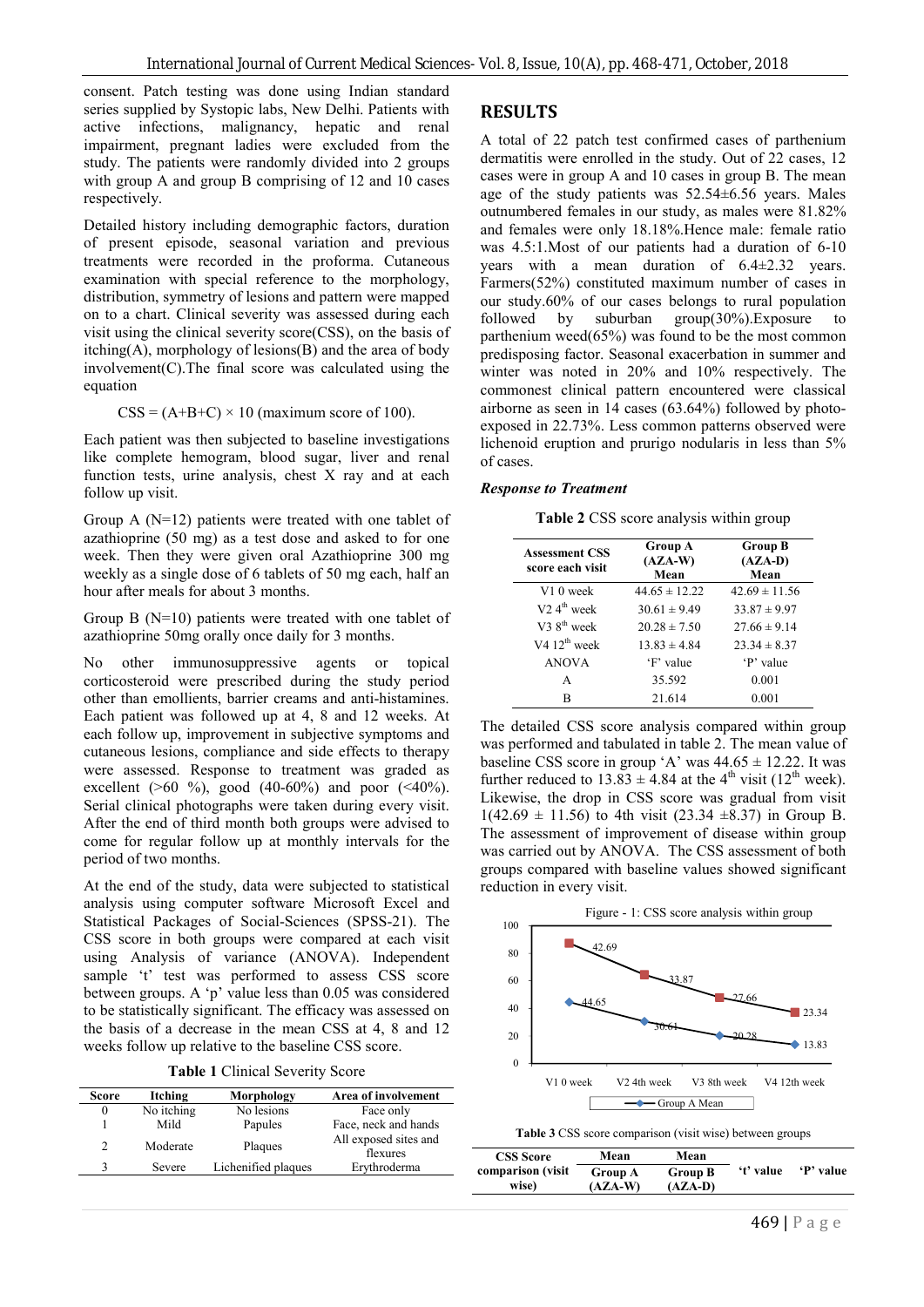International Journal of Current Medical Sciences- Vol. 8, Issue, 10(A), pp. 468-471, October, 2018

| $1st$ Vs $2nd$ difference $14.04 \pm 5.37$                     | $8.82 \pm 5.01$  | 2.356 | 0.029 |
|----------------------------------------------------------------|------------------|-------|-------|
| $2nd$ Vs 3 <sup>rd</sup> difference 10.32 $\pm$ 3.60           | $6.21 \pm 3.69$  | 2.631 | 0.016 |
| $3rd$ Vs 4 <sup>th</sup> difference $6.85 \pm 4.04$            | $4.02 \pm 2.19$  | 3.933 | 0.001 |
| $1^{\text{st}}$ Vs $4^{\text{th}}$ difference $30.81 \pm 8.62$ | $19.35 \pm 4.99$ | 3.889 | 0.001 |

Visit wise CSS comparison between groups showed higher clearance rate in group A than group B. The difference of reduction of severity from baseline value was found to be significant during each visit. The overall difference of CSS from baseline score at  $4<sup>th</sup>$  visit in group A was  $30.81 \pm 8.62$ , where it was only  $19.35 \pm 4.99$  in group B.

Figure -2: CSS score comparison (visit wise) between groups



Figure -3: CSS score improvement in percentages



The CSS score improvement in terms of percentages is presented in Figure 3.  $12<sup>th</sup>$  week improvement is again comparatively higher for group 'A' (69.13) than group B  $(46%).$ 

#### *Relaspe*

**Table 4** CSS score comparison (visit wise) during follow up

| Visit                           | Group A<br>$(AZA-W)$ | <b>Group B</b><br>$(AZA-D)$ | '7'   | $\cdot$ p |
|---------------------------------|----------------------|-----------------------------|-------|-----------|
|                                 | Mean                 | Mean                        |       |           |
| V <sub>5</sub> $16^{\text{th}}$ | $12.58 \pm$          | 25.39                       | 3.390 | 0.006     |
| week                            | 391                  | ±11.40                      |       |           |
| $V618^{th}$                     | $12.68 \pm$          | 28.34                       | 2.911 | 0.014     |
| week                            | 5.89                 | ±16.13                      |       |           |

The mean follow up CSS score after completing treatment at  $16<sup>th</sup>$  and  $20<sup>th</sup>$  week was comparatively less in group A compare to group B even during follow up visits and further the difference was statistically significant. The overall recurrence rate is 44%. Group 'B' patients relapsed more (50%) when compared to group 'A'  $(16.67\%)$ ,

*Adverse Effects*

| Table 5 Side effects in patients of the two groups |  |  |  |
|----------------------------------------------------|--|--|--|
|----------------------------------------------------|--|--|--|

| Side effect         | Group A (AZA-W)<br>$(N=12)$ | <b>Group B</b><br>$(AZA-D)$<br>$(N=10)$ |
|---------------------|-----------------------------|-----------------------------------------|
| Nausea              | 2(16.67%)                   | $1(10\%)$                               |
| Vomiting            | $4(33.33\%)$                | 2(20%)                                  |
| Diarrhoea           | 2(16.67%)                   | $1(10\%)$                               |
| Fever               | $1(8.33\%)$                 |                                         |
| Cutaneous infection | $1(8.33\%)$                 |                                         |
| Headache, myalgia   | 2(16.67%)                   | $1(10\%)$                               |
| Mixed               | 2(16.67%)                   | $1(10\%)$                               |

In our study, most of the patients tolerated the therapy very well. Few patients in group A showed higher incidence of gastrointestinal side effects with nausea and vomiting in about 16.7% and 33.33% respectively. In group B patients, only 10% and20% of cases had nausea and vomiting. Other minor side effects like transient leukopenia and herpes zoster in one patient each (8.3%) in group A.16.67% and 10% in group A and group B had more than one side effects. The side effects were commonly noticed during  $3<sup>rd</sup>$  month than  $1<sup>st</sup>$  and  $2<sup>nd</sup>$ months of therapy.

### **DISCUSSION**

Parthenium dermatitis is a common, chronic, relapsing dermatoses which follows a prolonged course with more frequent exacerbations and remissions and accounts for 40% of cases attending contact dermatitis clinics. Corticosteroids are the mainstay of treatment in parthenium induced dermatitis. However, regular intake of corticosteroids for prolonged periods is often associated with severe and sometimes irreversible systemic side effects.<sup>6</sup>

Azathioprine is a 6-mercaptopurine derivative, which inhibits purine synthesis and acts as a potent immunosuppressive and a powerful anti-inflammatory agent. Its immunosuppressive effect is due to inhibition of the activated T-lymphocytes, the cells primarily responsible for the development of dermatitis. The drug can be used safely in pulse and daily doses even on longterm use, without any significant side effects.

In our study the response to treatment with weekly pulse doses and daily dose was compared. CSS score was improved significantly in both groups following the treatment. The statistical analysis also shows that there was more significant improvement of CSS score in group A (p=0.001) than group B from baseline at  $4<sup>th</sup>$ ,  $8<sup>th</sup>$  and  $12<sup>th</sup>$ weeks of treatment.

In group A, the mean CSS at 4, 8 and 12 weeks decreased respectively to values of  $30.61\pm9.49$ ,  $20.28\pm7.50$ , 13.83±4.84 from the mean value of 44.65±12.22 at 0 week, with statistically significant percentage decline in the mean of 30.98,56.34 and 69.13 respectively. The mean CSS score for group B at baseline was  $42.65 \pm 12.22$ which was reduced to  $23.34 \pm 8.37$  and the magnitude of improvement in group B was only 46%. Such high efficacy of Azathioprine is consistent with other studies.<sup>7,8,9,10</sup>